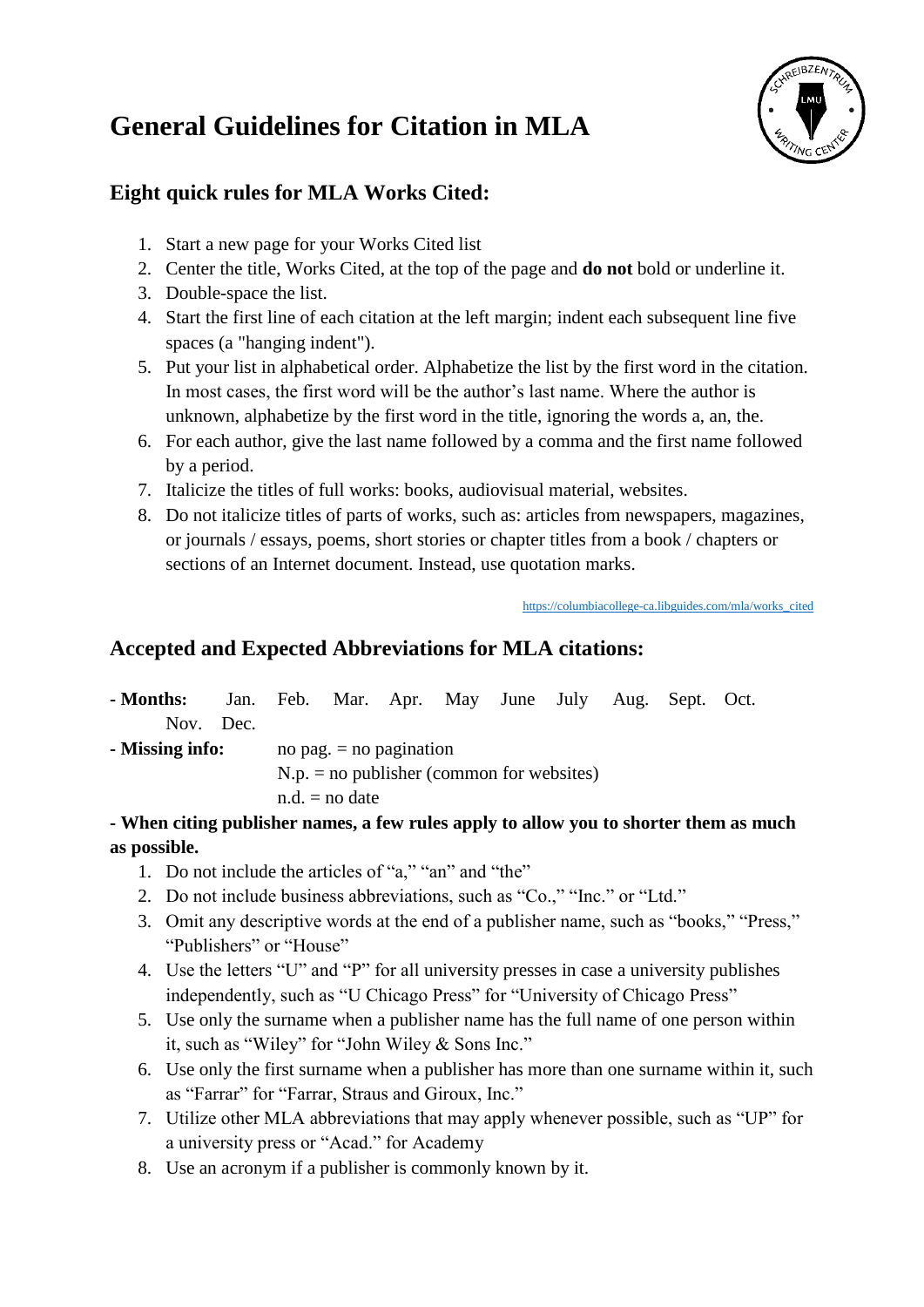### **- Many scholarly words also appear in various citations. Utilize MLA abbreviations for scholarly words whenever possible. The list that follows includes common ones.**

 $ca. = circa$  jour. = journal sec., sect. = section  $ch. = chapter$  lib. = library ser. = series  $comp. = compiler$  par. = paragraph var. = variant writ.  $=$  written by, writer

 $anon. = *anonymous*$  fwd.  $= *foreword*$  publ. for publisher or publication

<http://www.write.com/writing-guides/style-guide-writing/mla/using-mla-abbreviations/>

# **Works Cited in MLA**

### **1. For a book with two authors, list the first author's name (last name, first name order) and the second author's name in direct order.**

Author: Ronald L. Mize and Alicia C.S. Swords.

Title: Consuming Mexican labor: from the Bracero Program to NAFTA

Publication info.: Toronto ; Tonawanda, N.Y. : University of Toronto Press, c2011.

*Citation description:*

First Author's last name, First name Middle initial (if any) and Second Author's first name last name. *Title of book*. Publisher, Year of publication.

### **2. For a book with more than two authors, list only the first author's name followed by a comma and the words et al.**

Authors: Charles R. Epp, Steven Maynard-Moody, & Donald Haider-Markel. Title: [Pulled over :](http://catalog.plsinfo.org/record=b2292122) [how police stops define race and citizenship](http://catalog.plsinfo.org/record=b2292122) Publication info.: Chicago ; London : The University of Chicago Press, [2014] *Citation description:* First Author's last name, First name Middle initial (if any), et al. *Title of book*. Publisher, Year of publication.

#### **3. Chapter in a book with an editor**

Editor: Kimberly B. Morland

Title of book: [Local food environments :](http://catalog.plsinfo.org/record=b2391858) [food access in America](http://catalog.plsinfo.org/record=b2391858) Chapter author: Barbara A. Laraia Chapter title: Local food environments and dietary intake Publication Info.: Boca Raton : CRC Press, Taylor & Francis Group, [2015] *Citation description:* Author's last name, First name Middle initial (if any). "Title of Chapter or Essay." *Title of book,* edited by Editor's first and last name, Publisher, Year of publication, Page numbers for the chapter.